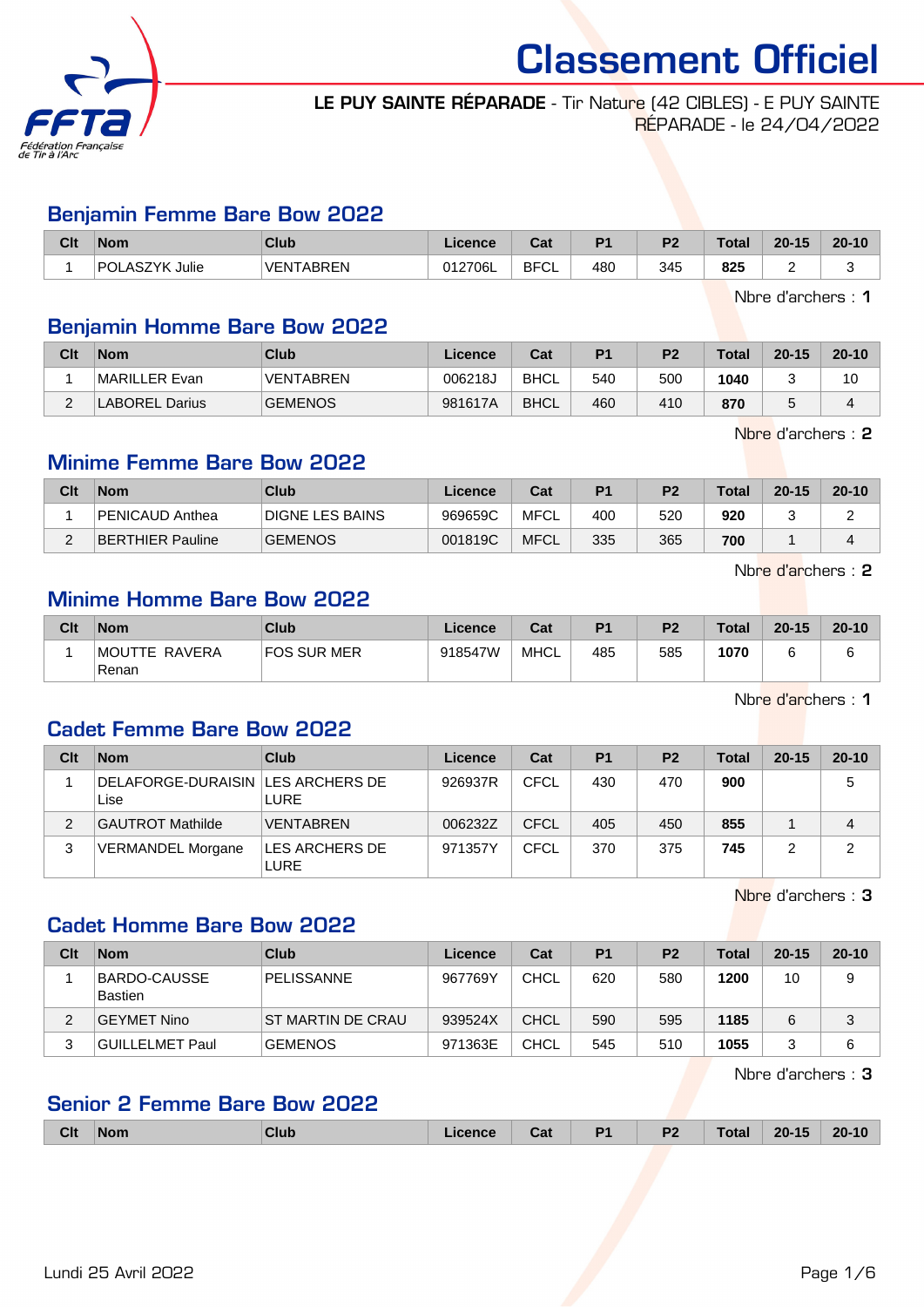

LE PUY SAINTE RÉPARADE - Tir Nature (42 CIBLES) - E PUY SAINTE RÉPARADE - le 24/04/2022

## Senior 2 Femme Bare Bow 2022 (Suite)

| Clt | <b>Nom</b>                | Club                                  | Licence | Cat                | <b>P1</b> | P <sub>2</sub> | Total | $20 - 15$ | $20 - 10$ |
|-----|---------------------------|---------------------------------------|---------|--------------------|-----------|----------------|-------|-----------|-----------|
|     | <b>LEGRAND ValErie</b>    | <b>MIRAMAS</b>                        | 808113J | S <sub>2</sub> FCL | 495       | 515            | 1010  | 6         | 8         |
| 2   | MAURICEAU Anais           | LA TOUR D'AIGUES                      | 701373M | S <sub>2</sub> FCL | 530       | 445            | 975   |           | 2         |
| 3   | <b>JUILLARD Patricia</b>  | <b>MARSEILLE TROIS</b><br><b>LUCS</b> | 003070M | S <sub>2</sub> FCL | 500       | 465            | 965   |           |           |
| 4   | <b>EYMARD Sylvie</b>      | <b>ST MARTIN DE CRAU</b>              | 883978W | S <sub>2</sub> FCL | 480       | 475            | 955   |           | 3         |
| 5   | <b>ESAULNIER Sandrine</b> | <b>ROBION</b>                         | 664964M | S <sub>2</sub> FCL | 460       | 430            | 890   | 3         | 5         |

Nbre d'archers : 5

# Senior 2 Homme Bare Bow 2022

| Clt            | <b>Nom</b>                | Club                                  | Licence | Cat                | <b>P1</b> | P <sub>2</sub> | <b>Total</b> | $20 - 15$ | $20 - 10$ |
|----------------|---------------------------|---------------------------------------|---------|--------------------|-----------|----------------|--------------|-----------|-----------|
|                | <b>EYMARD Lionel</b>      | <b>MIRAMAS</b>                        | 860883T | S <sub>2</sub> HCL | 675       | 665            | 1340         | 21        | 3         |
| 2              | <b>BARNIER Christophe</b> | <b>VENTABREN</b>                      | 708811X | S <sub>2</sub> HCL | 620       | 605            | 1225         | 12        | 4         |
| 3              | <b>FERRANDES Laurent</b>  | <b>ROBION</b>                         | 465087E | S <sub>2</sub> HCL | 565       | 595            | 1160         | 6         | 6         |
| $\overline{4}$ | <b>CARON David</b>        | <b>MARSEILLE TROIS</b><br>LUCS        | 899342W | S <sub>2</sub> HCL | 570       | 525            | 1095         |           |           |
| 5              | CARJUZAA Cyril            | <b>MARSEILLE TROIS</b><br><b>LUCS</b> | 960385X | S <sub>2</sub> HCL | 445       | 455            | 900          |           |           |
| 6              | <b>PENICAUD Michael</b>   | DIGNE LES BAINS                       | 013878K | S <sub>2</sub> HCL | 395       | 415            | 810          |           | 3         |

Nbre d'archers : 6

# Senior 3 Femme Bare Bow 2022

| Clt | <b>Nom</b>                     | Club                              | Licence | Cat   | <b>P1</b> | P <sub>2</sub> | <b>Total</b> | $20 - 15$ | $20 - 10$ |
|-----|--------------------------------|-----------------------------------|---------|-------|-----------|----------------|--------------|-----------|-----------|
|     | <b>TRANCHIMAND</b><br>Roselyne | <b>BONNIEUX</b>                   | 362485F | S3FCL | 530       | 495            | 1025         | 5         | 4         |
| 2   | <b>ROUX Christine</b>          | <b>VOLX</b>                       | 814541W | S3FCL | 550       | 470            | 1020         |           |           |
| 3   | <b>BARBIER Elisabeth</b>       | <b>PUY SAINTE</b><br>REPARADE ARR | 664530R | S3FCL | 500       | 490            | 990          |           |           |

Nbre d'archers : 3

### Senior 3 Homme Bare Bow 2022

| Clt | <b>Nom</b>                      | Club             | Licence | Cat   | P <sub>1</sub> | P <sub>2</sub> | Total | $20 - 15$ | $20 - 10$ |
|-----|---------------------------------|------------------|---------|-------|----------------|----------------|-------|-----------|-----------|
|     | CAUX Jean-Michel                | LA VERDIERE      | 605461K | S3HCL | 575            | 565            | 1140  |           | 2         |
| 2   | <b>NORTES ALCARAZ</b><br>Michel | LE MUY           | 727294M | S3HCL | 535            | 585            | 1120  |           | 5         |
| 3   | RAZ Theodore                    | <b>CAVAILLON</b> | 895326F | S3HCL | 395            | 560            | 955   | 4         |           |

Nbre d'archers : 3

# Senior 2 Homme Arc à Poulies nu 2022

| Clt | <b>Nom</b>       | Club          | Licence | ∼~∗<br>ual                     | D <sub>1</sub> | D <sub>2</sub> | Total | $20 - 15$ | $20 - 10$ |
|-----|------------------|---------------|---------|--------------------------------|----------------|----------------|-------|-----------|-----------|
|     | Didier<br>ARMADA | <b>GRAMAT</b> | 695998V | S <sub>2</sub> H <sub>CO</sub> | 665            | 685            | 1350  | つら<br>∠   |           |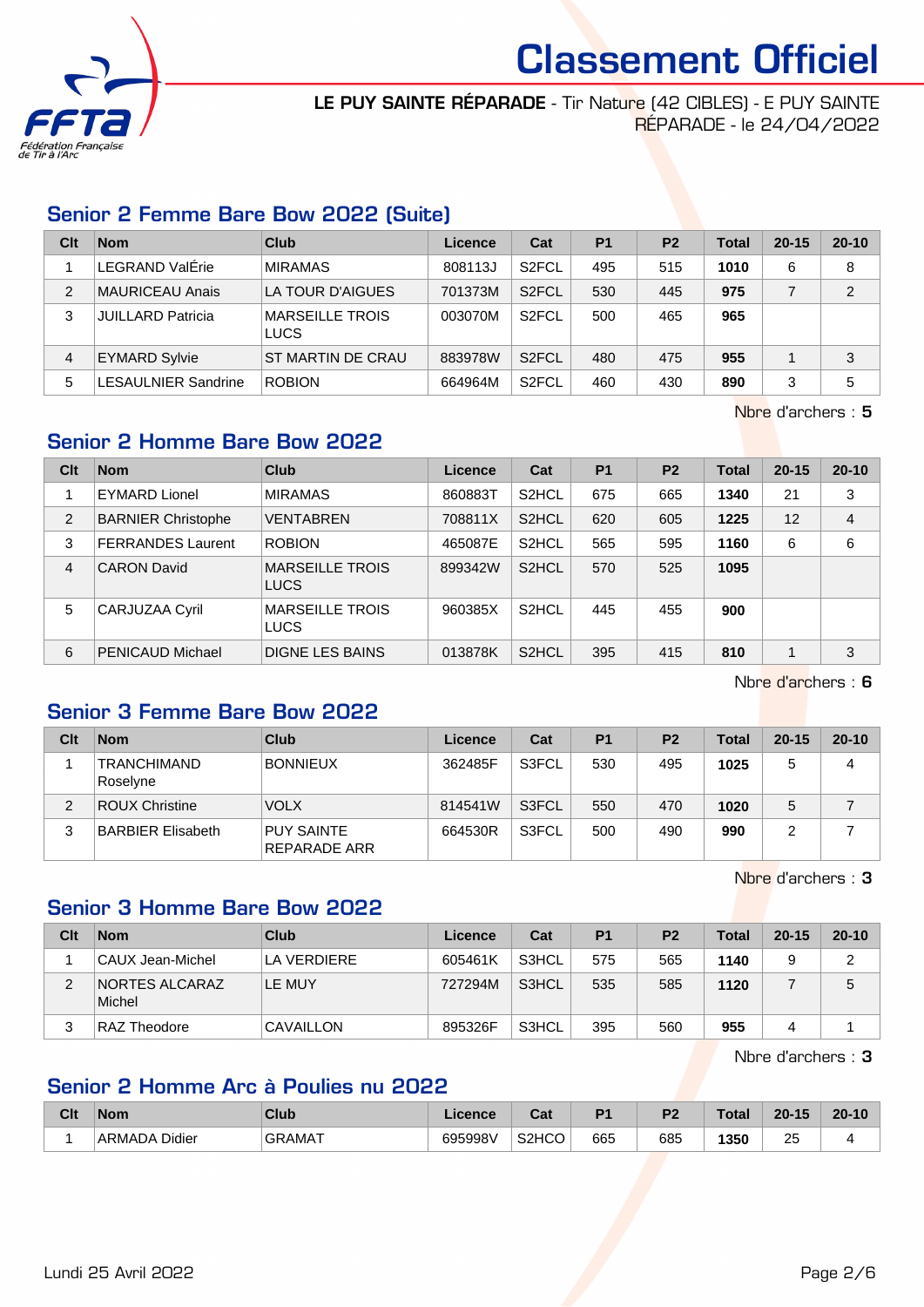

LE PUY SAINTE RÉPARADE - Tir Nature (42 CIBLES) - E PUY SAINTE RÉPARADE - le 24/04/2022

## Senior 2 Homme Arc à Poulies nu 2022 (Suite)

| Clt | <b>Nom</b>      | Club              | Licence | Cat                            | P <sub>1</sub> | P <sub>2</sub> | Total | $20 - 15$ | $20 - 10$ |
|-----|-----------------|-------------------|---------|--------------------------------|----------------|----------------|-------|-----------|-----------|
| -   | FAVENNEC Johnny | <b>SORGUES</b>    | 883182F | S <sub>2</sub> H <sub>CO</sub> | 560            | 590            | 1150  |           | J         |
|     | TOURREL Pascal  | <b>CLAMENSANE</b> | 752652A | S <sub>2</sub> HCO             | 520            | 360            | 880   |           | 5         |
|     | POUSSARD Gilles | <b>MERINDOL</b>   | 441747K | S <sub>2</sub> HCO             | 360            | 400            | 760   |           |           |

Nbre d'archers : 4

### Senior 3 Homme Arc à Poulies nu 2022

| Clt           | <b>Nom</b>                | Club                                  | Licence | Cat   | P <sub>1</sub> | P <sub>2</sub> | <b>Total</b> | $20 - 15$ | $20 - 10$ |
|---------------|---------------------------|---------------------------------------|---------|-------|----------------|----------------|--------------|-----------|-----------|
|               | <b>BOMBAYL Michel</b>     | PIERRELATTE                           | 676211M | S3HCO | 685            | 675            | 1360         | 22        | 3         |
| $\mathcal{P}$ | <b>COLIGNON Alexandre</b> | <b>PIERRELATTE</b>                    | 606471H | S3HCO | 675            | 675            | 1350         | 21        | 2         |
| 3             | <b>INAREJOS Ricardo</b>   | <b>BONNIEUX</b>                       | 402573E | S3HCO | 660            | 640            | 1300         | 19        | 2         |
| 4             | <b>HENRY Herve</b>        | CAVAILLON                             | 936888G | S3HCO | 470            | 505            | 975          | 6         | 4         |
| 5             | MICHEL Maxime             | <b>ST VALLIER SUR</b><br><b>RHONE</b> | 828568T | S3HCO | 440            | 510            | 950          |           |           |

Nbre d'archers : 5

## Senior 2 Femme Arc Droit 2022

| Clt | <b>Nom</b>       | Club                    | Licence | Cat                | P <sub>1</sub> | P <sub>2</sub> | Total | $20 - 15$ | $20 - 10$ |
|-----|------------------|-------------------------|---------|--------------------|----------------|----------------|-------|-----------|-----------|
|     | GORGE Veronique  | <b>ROBION</b>           | 652524R | S <sub>2</sub> FAD | 510            | 445            | 955   |           | ຈ<br>J    |
| c   | JURADO Cecile    | MARSEILLE TROIS<br>LUCS | 950231K | S <sub>2</sub> FAD | 315            | 370            | 685   |           | っ         |
|     | DOUTEAU Marianne | <b>MIRAMAS</b>          | 731507S | S <sub>2</sub> FAD | 295            | 275            | 570   |           |           |

Nbre d'archers : 3

## Senior 2 Homme Arc Droit 2022

| Clt | <b>Nom</b>                | Club               | Licence | Cat                | P <sub>1</sub> | P <sub>2</sub> | <b>Total</b> | $20 - 15$ | $20 - 10$ |
|-----|---------------------------|--------------------|---------|--------------------|----------------|----------------|--------------|-----------|-----------|
|     | <b>CHARBONNIER Benoit</b> | ROCHEFORT DU GARD  | 448521Y | S <sub>2</sub> HAD | 455            | 540            | 995          |           |           |
|     | <b>VALLOS Christophe</b>  | <b>PIERRELATTE</b> | 911302W | S <sub>2</sub> HAD | 420            | 445            | 865          |           | 6         |
| 3   | <b>BIRBES Lionel</b>      | <b>MIRAMAS</b>     | 693969P | S <sub>2</sub> HAD | 410            | 425            | 835          |           | 3         |
| 4   | CAZETTES Jerome           | <b>PEYNIER</b>     | 417669N | S <sub>2</sub> HAD | 315            | 310            | 625          |           |           |

Nbre d'archers : 4

# Senior 3 Femme Arc Droit 2022

| Clt | <b>Nom</b>           | Club            | Licence | Cat   | P <sub>1</sub> | P <sub>2</sub> | <b>Total</b> | $20 - 15$ | $20 - 10$ |
|-----|----------------------|-----------------|---------|-------|----------------|----------------|--------------|-----------|-----------|
|     | L HOTEL FranÇoise    | LE THOR         | 835973S | S3FAD | 505            | 510            | 1015         |           |           |
| C   | <b>HUE Francoise</b> | <b>PONTOISE</b> | 400489P | S3FAD | 340            | 330            | 670          |           | ◠         |
|     | LIUBIC Flora         | <b>CONTES</b>   | 652968Y | S3FAD | 225            | 215            | 440          |           |           |

Nbre d'archers : 3

# Senior 3 Homme Arc Droit 2022

| Clt | <b>Nom</b>                | <b>Club</b>                 | <b>Licence</b> | $\sim$<br>ual | D <sub>1</sub> | nη  | <b>Total</b> | $20 - 15$ | $20 - 10$ |
|-----|---------------------------|-----------------------------|----------------|---------------|----------------|-----|--------------|-----------|-----------|
|     | Philippe<br><b>GIRARD</b> | <b>SAINTE</b><br><b>PUY</b> | 413536W        | S3HAD         | 600            | 555 | 1155         |           |           |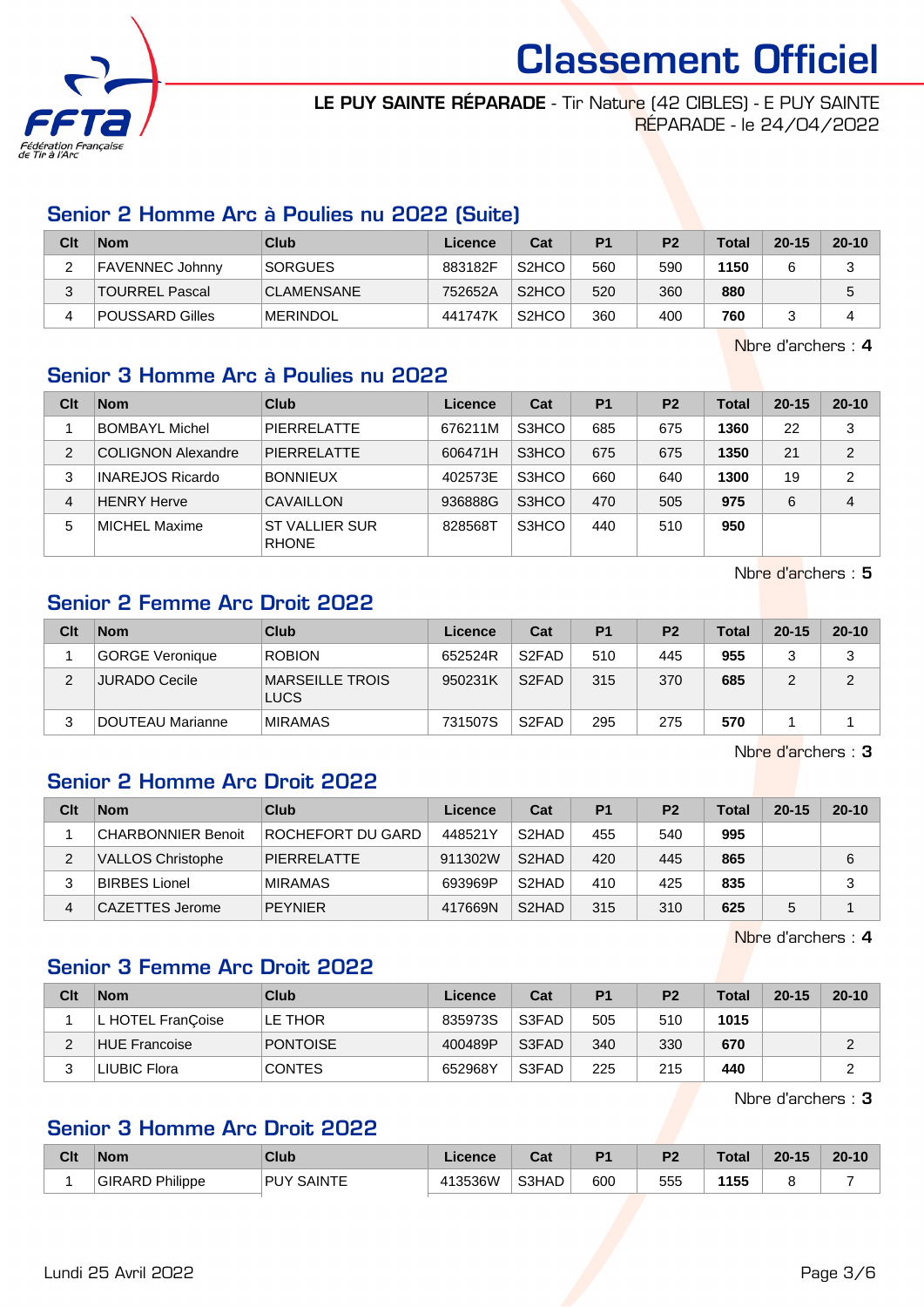

LE PUY SAINTE RÉPARADE - Tir Nature (42 CIBLES) - E PUY SAINTE RÉPARADE - le 24/04/2022

# Senior 3 Homme Arc Droit 2022 (Suite)

| Clt            | <b>Nom</b>              | Club                                  | Licence | Cat   | P <sub>1</sub> | P <sub>2</sub> | <b>Total</b> | $20 - 15$      | $20 - 10$ |
|----------------|-------------------------|---------------------------------------|---------|-------|----------------|----------------|--------------|----------------|-----------|
| $\overline{2}$ | <b>GALLARDO Alain</b>   | <b>ROBION</b>                         | 726231G | S3HAD | 435            | 505            | 940          | 4              | 5         |
| 3              | <b>ZOUYENE Marc</b>     | <b>ANDUZE</b>                         | 642170L | S3HAD | 415            | 515            | 930          | 3              | 7         |
| 4              | L HOTEL Jean Claude     | LE THOR                               | 240548R | S3HAD | 430            | 450            | 880          |                |           |
| 5              | <b>MILLET Philippe</b>  | <b>SORGUES</b>                        | 613285P | S3HAD | 385            | 340            | 725          |                |           |
| 6              | <b>CARNOT Denis</b>     | <b>MONACO</b>                         | 786818M | S3HAD | 330            | 330            | 660          |                | 4         |
| $\overline{7}$ | <b>THOMASSIN Alain</b>  | <b>MARSEILLE TROIS</b><br><b>LUCS</b> | 258038B | S3HAD | 290            | 355            | 645          | $\mathfrak{p}$ | 2         |
| 8              | <b>FOURNIER Yannick</b> | LA VALETTE DU VAR                     | 449752L | S3HAD | 370            | 270            | 640          |                | 3         |

Nbre d'archers : 8

# Cadet Femme Arc Libre 2022

| Clt | <b>Nom</b>                 | Club                              | Licence | Cat | P <sub>1</sub> | P <sub>2</sub> | <b>Total</b> | $20 - 15$ | $20 - 10$ |
|-----|----------------------------|-----------------------------------|---------|-----|----------------|----------------|--------------|-----------|-----------|
|     | <sup>∣</sup> CIOBANU Lucie | <b>PUY SAINTE</b><br>REPARADE ARR | 995714Y | CFT | 610            | 545            | 1155         |           |           |

Nbre d'archers : 1

### Cadet Homme Arc Libre 2022

| Clt | <b>Nom</b>      | Club             | <b>Licence</b> | Cat         | D4  | D0  | Total | $20 - 15$ | $20 - 10$ |
|-----|-----------------|------------------|----------------|-------------|-----|-----|-------|-----------|-----------|
|     | GAUTIER Florian | <b>VENTABREN</b> | 960334S        | ∩нт<br>◡▯▯∟ | 600 | 590 | 1190  |           |           |

Nbre d'archers : 1

### Junior Homme Arc Libre 2022

| Clt | <b>Nom</b>       | <b>Club</b>      | Licence | Cat         | D4  | D <sub>0</sub> | <b>Total</b> | $20 - 15$   | $20 - 10$ |
|-----|------------------|------------------|---------|-------------|-----|----------------|--------------|-------------|-----------|
|     | <b>DENE Axel</b> | <b>VENTABREN</b> | 890072V | <b>JHTL</b> | 630 | 600            | 1230         | $\sim$<br>. |           |

Nbre d'archers : 1

# Senior 1 Femme Arc Libre 2022

| Clt | <b>Nom</b>                    | Club             | Licence | $R_{\rm eff}$<br>ual    | D <sub>4</sub> | D2  | <b>Total</b> | $20 - 15$ | $20 - 10$ |
|-----|-------------------------------|------------------|---------|-------------------------|----------------|-----|--------------|-----------|-----------|
|     | <b>TRUTEAU</b><br>' Eglantine | <b>VENTABREN</b> | 811710U | S <sub>1</sub> FT<br>-- | 620            | 640 | 1260         | -         |           |

Nbre d'archers : 1

### Senior 1 Homme Arc Libre 2022

| Clt | <b>Nom</b>  | Club    | icence<br>-lG | نہ م<br>uai                          | D <sub>1</sub> | D <sub>2</sub> | Total | $20 - 15$    | $20 - 10$<br>1 V |
|-----|-------------|---------|---------------|--------------------------------------|----------------|----------------|-------|--------------|------------------|
|     | DRUJON Jean | MIRAMAS | 367695U       | <b>IT</b><br>$\sim$ 41<br>ا ا ت<br>. | 700            | 710            | 1410  | $\sim$<br>ບປ | -                |

Nbre d'archers : 1

### Senior 2 Homme Arc Libre 2022

| <b>CIt</b> | Non. | Club | Licence<br>______ | . .<br>ual | D <sub>4</sub><br>. . | P <sub>2</sub> | rota <sup>r</sup><br>$\sim$ $\sim$ $\sim$ $\sim$ $\sim$ $\sim$ | $20 - 15$ | $20 - 10$ |
|------------|------|------|-------------------|------------|-----------------------|----------------|----------------------------------------------------------------|-----------|-----------|
|            |      |      |                   |            |                       |                |                                                                |           |           |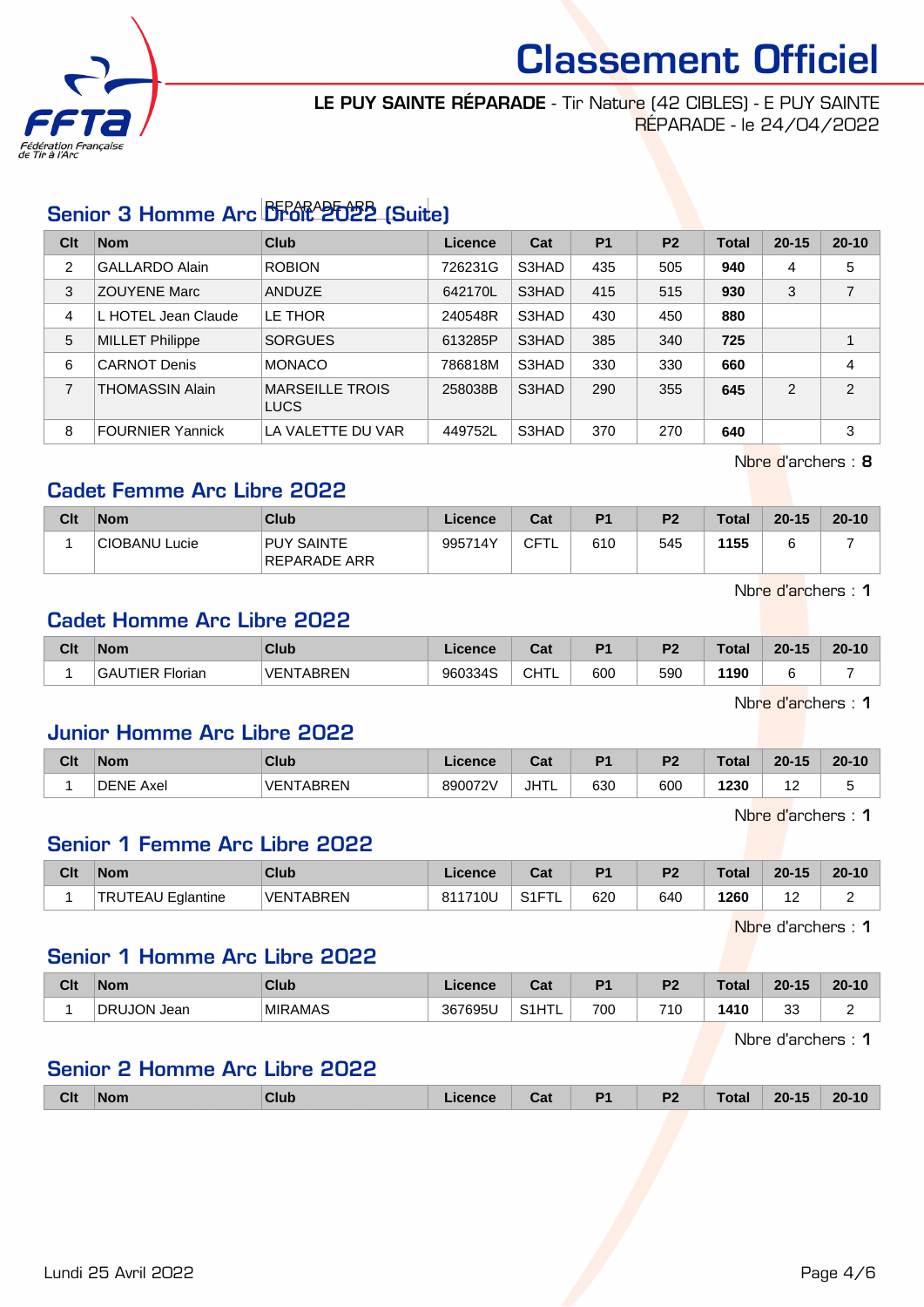

LE PUY SAINTE RÉPARADE - Tir Nature (42 CIBLES) - E PUY SAINTE RÉPARADE - le 24/04/2022

# Senior 2 Homme Arc Libre 2022 (Suite)

| Clt            | <b>Nom</b>                | <b>Club</b>                                | <b>Licence</b> | Cat                | <b>P1</b> | P <sub>2</sub> | <b>Total</b> | $20 - 15$ | $20 - 10$      |
|----------------|---------------------------|--------------------------------------------|----------------|--------------------|-----------|----------------|--------------|-----------|----------------|
| 1              | <b>FOULON Jean Pierre</b> | <b>SAINT PAUL TROIS</b><br><b>CHATEAUX</b> | 782218M        | S2HTL              | 710       | 680            | 1390         | 27        | $\overline{4}$ |
| 1              | <b>MORETTO Jean-Yves</b>  | <b>MARSEILLE TROIS</b><br><b>LUCS</b>      | 740882G        | S <sub>2</sub> HTL | 680       | 675            | 1355         | 24        | 1              |
| 2              | <b>CIOBANU Gabriel</b>    | <b>PUY SAINTE</b><br>REPARADE ARR          | 995716A        | S <sub>2</sub> HTL | 680       | 665            | 1345         | 24        | 4              |
| 3              | <b>HOUBRON Laurent</b>    | <b>PIERRELATTE</b>                         | 768148U        | S <sub>2</sub> HTL | 665       | 660            | 1325         | 19        | $\overline{7}$ |
| 4              | <b>FILIPOZZI Thierry</b>  | <b>MIRAMAS</b>                             | 329520Z        | S <sub>2</sub> HTL | 670       | 655            | 1325         | 18        | 11             |
| 5              | <b>DEBIASI Frederic</b>   | <b>CARNOUX EN</b><br><b>PROVENCE</b>       | 410621C        | S <sub>2</sub> HTL | 680       | 640            | 1320         | 18        | 3              |
| 6              | <b>LUNEL David</b>        | <b>BONNIEUX</b>                            | 031241H        | S2HTL              | 610       | 575            | 1185         |           |                |
| $\overline{7}$ | <b>GAUTIER Thierry</b>    | <b>VENTABREN</b>                           | 013759F        | S <sub>2</sub> HTL | 615       | 565            | 1180         | 8         | 8              |

Nbre d'archers : 8

### Senior 3 Femme Arc Libre 2022

| Clt | <b>Nom</b>                        | Club   | ∟icence | Cat       | P <sub>1</sub> | P <sub>2</sub> | <b>Total</b> | $20 - 15$ | $20 - 10$ |
|-----|-----------------------------------|--------|---------|-----------|----------------|----------------|--------------|-----------|-----------|
|     | <b>NORTES ALCARAZ</b><br>Mireille | LE MUY | 727292K | S3FT<br>┕ | 670            | 635            | 1305         | 18        |           |

Nbre d'archers : 1

### Senior 3 Homme Arc Libre 2022

| Clt | <b>Nom</b>               | <b>Club</b>                          | Licence | Cat   | P <sub>1</sub> | P <sub>2</sub> | Total | $20 - 15$ | $20 - 10$ |
|-----|--------------------------|--------------------------------------|---------|-------|----------------|----------------|-------|-----------|-----------|
|     | <b>GAY Jean Francois</b> | <b>LES PENNES</b><br><b>MIRABEAU</b> | 467957Z | S3HTL | 705            | 680            | 1385  | 30        | 2         |
| 2   | METAYER Erick            | <b>ISTRES</b>                        | 302211R | S3HTL | 645            | 655            | 1300  | 17        |           |
| 3   | RATTO Richard            | <b>PUY SAINTE</b><br>REPARADE ARR    | 580104Y | S3HTL | 605            | 635            | 1240  | 11        | 4         |
| 4   | PAGNACCO Richard         | LA VALETTE DU VAR                    | 930865K | S3HTL | 560            | 585            | 1145  | 5         | 4         |

Nbre d'archers : 4

# Senior 1 Femme Arc Chasse 2022

| Clt | <b>Nom</b>       | Club              | Licence | Cat                | P1  | P <sub>2</sub> | Total | $20 - 15$ | $20 - 10$ |
|-----|------------------|-------------------|---------|--------------------|-----|----------------|-------|-----------|-----------|
|     | SALVAN Amandine  | ROCHEFORT DU GARD | 833969N | S <sub>1</sub> FAC | 230 | 270            | 500   |           |           |
|     | CHAZEY Annabelle | LE THOR           | 715019V | S <sub>1</sub> FAC | 175 | 245            | 420   |           |           |

Nbre d'archers : 2

### Senior 2 Homme Arc Chasse 2022

| Clt | <b>Nom</b>                           | Club            | ∟icence⊬ | Cat                | P <sub>1</sub> | P <sub>2</sub> | Total | $20 - 15$ | $20 - 10$ |
|-----|--------------------------------------|-----------------|----------|--------------------|----------------|----------------|-------|-----------|-----------|
|     | PERETTI Patrice                      | <b>BONNIEUX</b> | 768204E  | S <sub>2</sub> HAC | 480            | 560            | 1040  |           |           |
|     | <b>BERTHIER Jean-Philippe ROBION</b> |                 | 270474U  | S <sub>2</sub> HAC | 545            | 480            | 1025  |           |           |